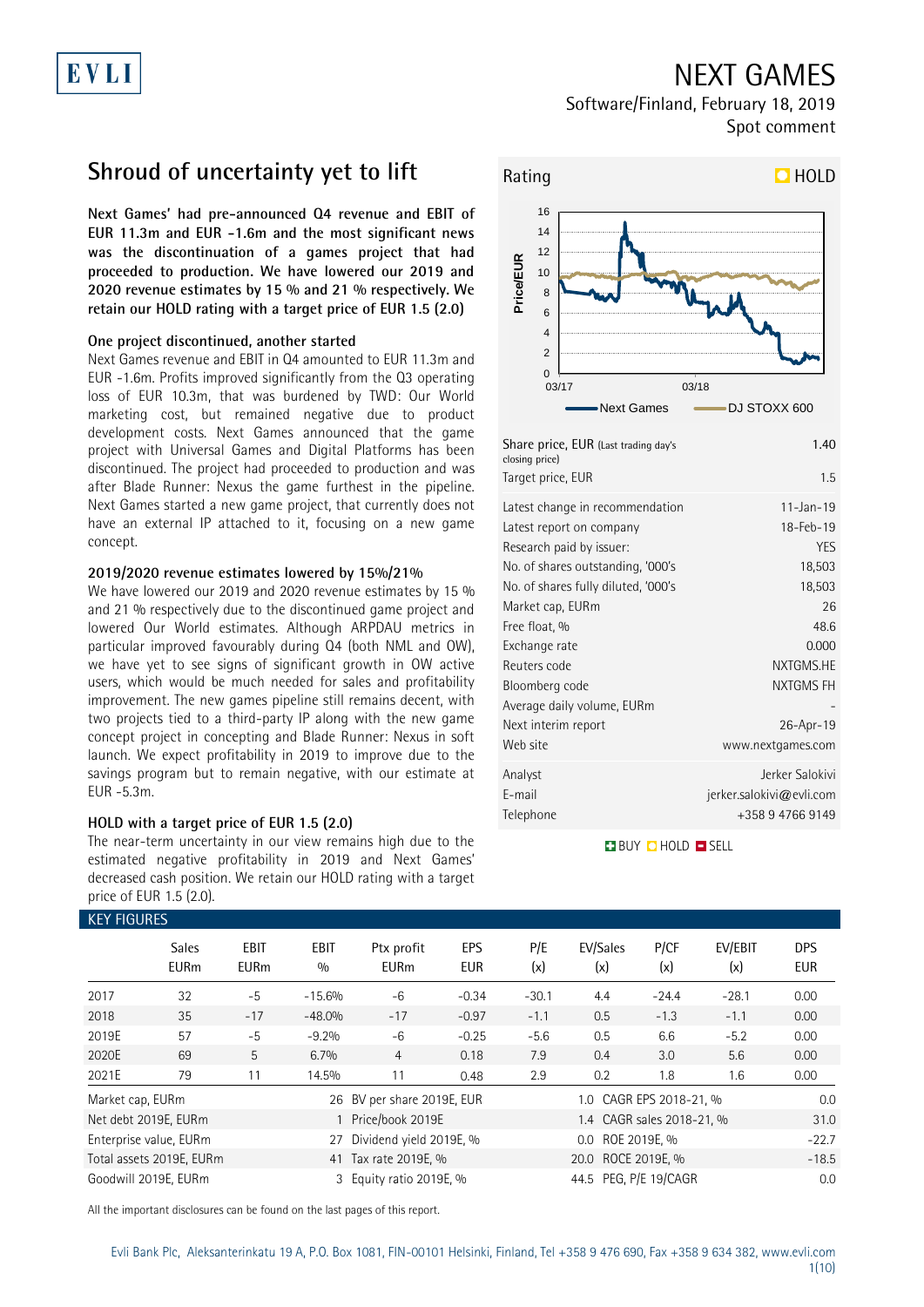| VALUATION RESULTS        | <b>BASE CASE DETAILS</b>    | VALUATION ASSUMPTIONS  | ASSUMPTIONS FOR WACC           |      |
|--------------------------|-----------------------------|------------------------|--------------------------------|------|
| Current share price      | 1.40 PV of Free Cash Flow   | 44 Long-term growth, % | 2.5 Risk-free interest rate, % | 2.25 |
| DCF share value          | 5.63 PV of Horizon value    | 59 WACC, %             | 10.6 Market risk premium, %    | 5.8  |
| Share price potential, % | 302.3 Unconsolidated equity | 0 Spread, %            | 0.5 Debt risk premium, %       | 2.8  |
| Maximum value            | 6.1 Marketable securities   | 7 Minimum WACC, %      | 10.1 Equity beta coefficient   | 1.40 |
| Minimum value            | 5.3 Debt - dividend         | -6 Maximum WACC, %     | 11.1 Target debt ratio, %      | 20   |
| Horizon value, %         | 57.1 Value of stock         | 104 Nr of shares, Mn   | 18.5 Effective tax rate, %     | 20   |

| DCF valuation, EURm       | 2018     | 2019E   | 2020E          | 2021E   | 2022E    | 2023E    | 2024E    | 2025E    | 2026E    | 2027E   | 2028E       | Horizon |
|---------------------------|----------|---------|----------------|---------|----------|----------|----------|----------|----------|---------|-------------|---------|
| Net sales                 | 35       | 57      | 69             | 79      | 89       | 98       | 105      | 110      | 116      | 121     | 124         | 128     |
| Sales growth, %           | 8.5      | 62.7    | 20.2           | 15.0    | 12.0     | 10.0     | 7.5      | 5.0      | 5.0      | 5.0     | 2.5         | 2.5     |
| Operating income (EBIT)   | $-17$    | $-5$    | 5              | 11      | 13       | 15       | 15       | 15       | 16       | 17      | 17          | 18      |
| EBIT margin, %            | $-48.0$  | $-9.2$  | 6.7            | 14.5    | 15.0     | 15.0     | 14.0     | 14.0     | 14.0     | 14.0    | 14.0        | 14.0    |
| + Depreciation+amort.     |          | 4       | 4              | 4       | 5        | 5        | 6        | 6        |          |         |             |         |
| - Income taxes            |          |         | $-1$           | $-2$    | $-3$     | $-3$     | $-3$     | $-3$     | $-3$     | $-3$    | -3          |         |
| - Change in NWC           |          |         |                |         |          |          |          |          |          |         |             |         |
| NWC / Sales, %            | $-4.1$   | $-10.1$ | $-10.1$        | $-10.1$ | $-10.1$  | $-10.1$  | $-10.1$  | $-10.1$  | $-10.1$  | $-10.1$ | $-10.1$     |         |
| + Change in other liabs   | $\Omega$ | 0       | 0              | 0       | $\Omega$ | $\Omega$ | $\Omega$ | $\Omega$ | $\Omega$ | 0       |             |         |
| - Capital Expenditure     | $-11$    | $-6$    | $-7$           | $-7$    | $-7$     | $-7$     | $-8$     | -8       | $-8$     | $-9$    | $-9$        | $-9$    |
| Investments / Sales, %    | 32.0     | 11.2    | 9.7            | 8.7     | 8.1      | 7.7      | 7.4      | 7.4      | 7.3      | 7.2     | 7.2         | 7.2     |
| - Other items             | 0        | 0       | 0              | 0       | 0        | 0        | 0        | 0        | 0        | 0       | $\mathbf 0$ |         |
| = Unlevered Free CF (FCF) | $-26$    | $-2$    | $\overline{2}$ | 8       | 9        | 10       | 10       | 11       | 12       | 12      | 13          | 159     |
| $=$ Discounted FCF (DFCF) |          | $-2$    | $\overline{2}$ | 6       | 6        | 6        | 6        | 5        | 5        | 5       | 5           | 59      |
|                           |          |         |                |         |          |          |          |          |          |         |             |         |
| $=$ DFCF min WACC         |          | $-2$    | $\overline{2}$ | 6       | 6        |          | 6        | 6        | 5        | 5       | 5           | 65      |
| $=$ DFCF max WACC         |          | $-2$    | $\mathfrak{D}$ | 6       | 6        | 6        | 6        | 5        | 5        | 5       | 4           | 53      |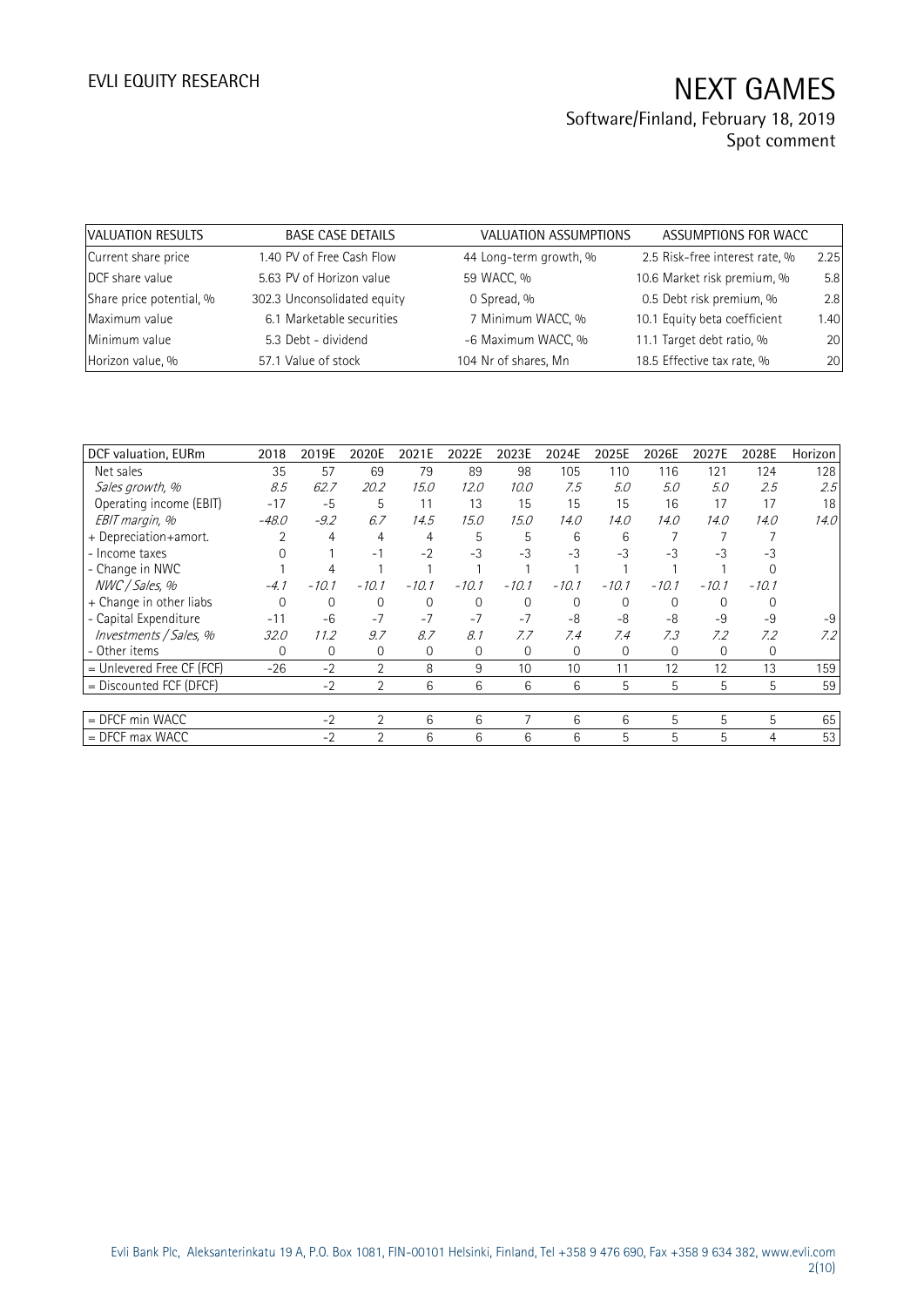| <b>INTERIM FIGURES</b>               |             |              |             |              |          |          |             |                     |              |              |                |             |
|--------------------------------------|-------------|--------------|-------------|--------------|----------|----------|-------------|---------------------|--------------|--------------|----------------|-------------|
| EVLI ESTIMATES, EURm                 | 2018Q1      | 201802       | 201803      | 201804       | 2018     | 2019Q1E  | 2019Q2E     | 2019Q3E             | 2019Q4E      | 2019E        | 2020E          | 2021E       |
| Net sales                            | 5           | 6            | 13          | 11           | 35       | 12       | 15          | 16                  | 15           | 57           | 69             | 79          |
| EBITDA                               | $-2$        | $-2$         | $-10$       | $-1$         | $-15$    | $-1$     | $\Omega$    | $\mathbf 0$         | $\mathbf{0}$ | $-1$         | 8              | 16          |
| EBITDA margin (%)                    | $-50.9$     | $-41.8$      | $-71.2$     | $-7.8$       | $-43.3$  | $-9.6$   | $-1.7$      | 1.0                 | $-1.4$       | $-2.6$       | 12.1           | 20.0        |
| EBIT                                 | $-3$        | $-2$         | $-10$       | $-2$         | $-17$    | $-2$     | $-1$        | $-1$                | $-1$         | $-5$         | 5              | 11          |
| EBIT margin (%)                      | $-52.3$     | $-43.0$      | $-77.0$     | $-14.3$      | $-48.0$  | $-17.5$  | $-8.3$      | $-5.1$              | $-7.7$       | $-9.2$       | 6.7            | 14.5        |
| Net financial items                  | 0           | $\mathbf{0}$ | $\mathbf 0$ | $\mathbf{0}$ | $\Omega$ | $\Omega$ | $\mathbf 0$ | $\mathsf{O}\xspace$ | $\Omega$     | $-1$         | $-1$           | $\mathbf 0$ |
| Pre-tax profit                       | $-2$        | $-2$         | $-10$       | $-2$         | $-17$    | $-2$     | $-1$        | $-1$                | $-1$         | $-6$         | $\overline{4}$ | 11          |
| Tax                                  | $\mathbf 0$ | $\mathbf 0$  | $\mathbf 0$ | $\mathbf{0}$ | $-1$     | $\Omega$ | 0           | 0                   | $\mathbf 0$  | $\mathbf{1}$ | $-1$           | $-2$        |
| Tax rate (%)                         | $-15.4$     | $-15.8$      | $-2.0$      | $-12.5$      | $-6.9$   | 20.0     | 20.0        | 20.0                | 20.0         | 20.0         | 20.0           | 20.0        |
| Net profit                           | $-3$        | $-3$         | $-11$       | $-2$         | $-18$    | $-2$     | $-1$        | $-1$                | $-1$         | $-5$         | 3              | 9           |
| EPS                                  | $-0.15$     | $-0.15$      | $-0.57$     | $-0.10$      | $-0.97$  | $-0.10$  | $-0.06$     | $-0.04$             | $-0.06$      | $-0.25$      | 0.18           | 0.48        |
| EPS adjusted (diluted no. of shares) | $-0.15$     | $-0.15$      | $-0.57$     | $-0.10$      | $-0.97$  | $-0.10$  | $-0.06$     | $-0.04$             | $-0.06$      | $-0.25$      | 0.18           | 0.48        |
| Dividend per share                   | 0.00        | 0.00         | 0.00        | 0.00         | 0.00     | 0.00     | 0.00        | 0.00                | 0.00         | 0.00         | 0.00           | 0.00        |
| SALES, EURm                          |             |              |             |              |          |          |             |                     |              |              |                |             |
| Next Games                           | 5           | 6            | 13          | 11           | 35       | 12       | 15          | 16                  | 15           | 57           | 69             | 79          |
| Total                                | 5           | 6            | 13          | 11           | 35       | 12       | 15          | 16                  | 15           | 57           | 69             | 79          |
| SALES GROWTH, Y/Y %                  |             |              |             |              |          |          |             |                     |              |              |                |             |
| Next Games                           | $-56.2$     | $-33.2$      | 110.4       | 70.5         | 8.5      | 150.6    | 154.9       | 16.1                | 34.6         | 62.7         | 20.2           | 15.0        |
| Total                                | $-56.2$     | $-33.2$      | 110.4       | 70.5         | 8.5      | 150.6    | 154.9       | 16.1                | 34.6         | 62.7         | 20.2           | 15.0        |
| EBIT, EURm                           |             |              |             |              |          |          |             |                     |              |              |                |             |
| Next Games                           | $-3$        | $-2$         | $-10$       | $-2$         | $-17$    | $-2$     | $-1$        | $-1$                | $-1$         | $-5$         | 5              | 11          |
| Total                                | $-3$        | $-2$         | $-10$       | $-2$         | $-17$    | $-2$     | $-1$        | $-1$                | $-1$         | $-5$         | 5              | 11          |
| EBIT margin, %                       |             |              |             |              |          |          |             |                     |              |              |                |             |
| Next Games                           | $-52.3$     | $-43.0$      | $-77.0$     | $-14.3$      | $-48.0$  | $-17.5$  | $-8.3$      | $-5.1$              | $-7.7$       | $-9.2$       | 6.7            | 14.5        |
| Total                                | $-52.3$     | $-43.0$      | $-77.0$     | $-14.3$      | $-48.0$  | $-17.5$  | $-8.3$      | $-5.1$              | $-7.7$       | $-9.2$       | 6.7            | 14.5        |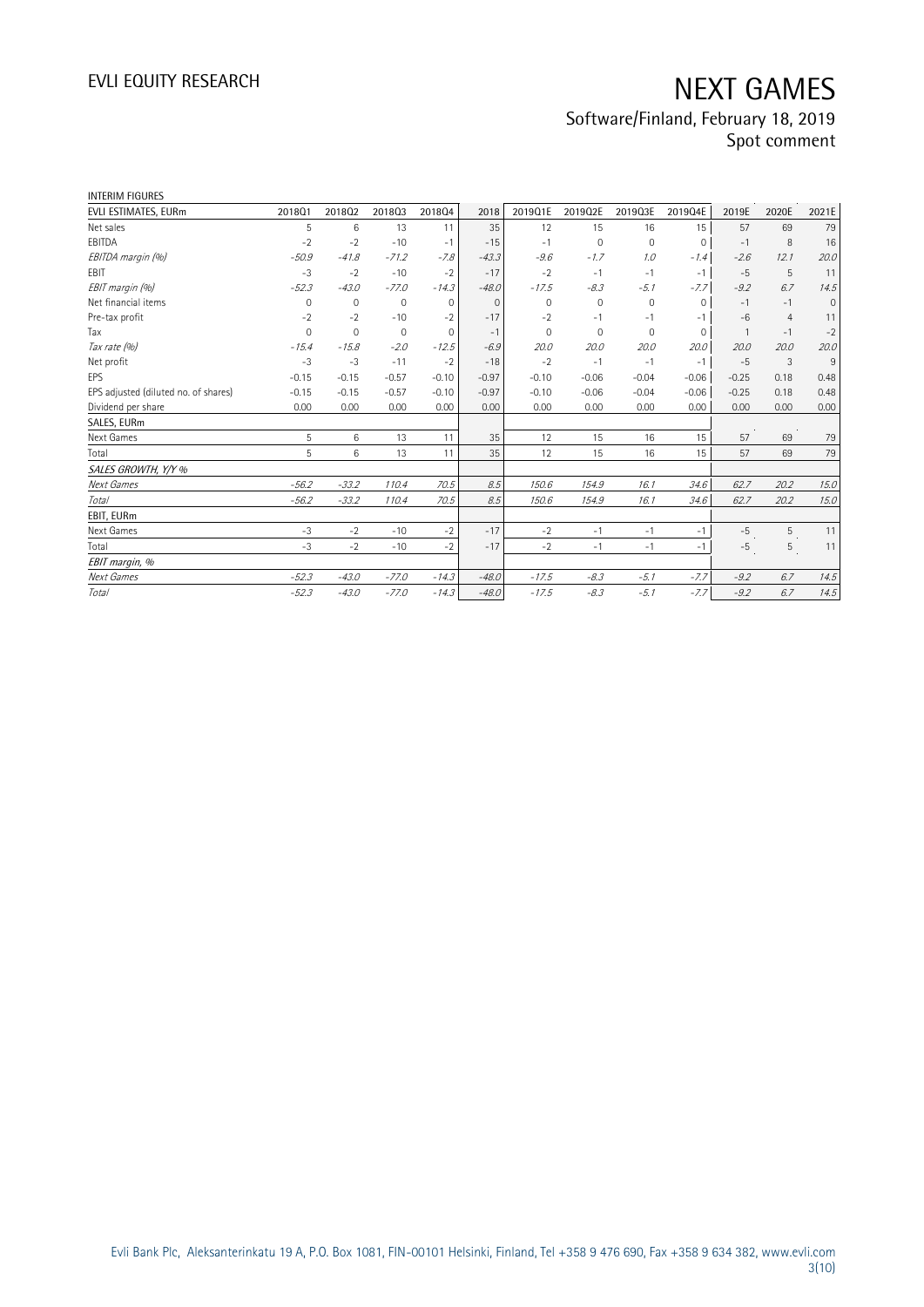| INCOME STATEMENT, EURm                   | 2014                | 2015                        | 2016                | 2017                        | 2018           | 2019E               | 2020E          | 2021E               |
|------------------------------------------|---------------------|-----------------------------|---------------------|-----------------------------|----------------|---------------------|----------------|---------------------|
| Sales                                    | $\mathsf{O}\xspace$ | 10                          | 31                  | 32                          | 35             | 57                  | 69             | 79                  |
| Sales growth (%)                         | 0.0                 | 242,600.0                   | 220.5               | 4.4                         | 8.5            | 62.7                | 20.2           | 15.0                |
| Costs                                    | $-4$                | $-16$                       | $-33$               | $-37$                       | $-50$          | $-59$               | $-61$          | $-63$               |
| Reported EBITDA                          | $-4$                | $-7$                        | $-2$                | $-5$                        | $-15$          | $-1$                | 8              | 16                  |
| Extraordinary items in EBITDA            | $\mathsf{O}\xspace$ | $\mathbf 0$                 | $\mathbf 0$         | $\mathbf 0$                 | $\mathbf 0$    | $\mathbf 0$         | $\mathbf 0$    | $\mathbf 0$         |
| EBITDA margin (%)                        | $-98,825.0$         | $-68.5$                     | $-6.3$              | $-14.4$                     | $-43.3$        | $-2.6$              | 12.1           | 20.0                |
| Depreciation                             | 0                   | $\mathbb O$                 | $\mathbf 0$         | $\mathbf 0$                 | $-2$           | $-4$                | $-4$           | $-4$                |
| EBITA                                    | $-4$                | $-7$                        | $-2$                | $-5$                        | $-17$          | $-5$                | 5              | 11                  |
| Goodwill amortization / writedown        | $\mathsf{O}\xspace$ | $\mathbf 0$                 | $\mathbf 0$         | $\mathsf{O}\xspace$         | $\mathbf 0$    | $\mathbf 0$         | 0              | $\mathbf 0$         |
| Reported EBIT                            | $-4$                | $-7$                        | $-2$                | $-5$                        | $-17$          | $-5$                | 5              | 11                  |
| EBIT margin (%)                          | $-98,825.0$         | $-72.5$                     | $-7.0$              | $-15.6$                     | $-48.0$        | $-9.2$              | 6.7            | 14.5                |
| Net financials                           | 0                   | $\mathbb O$                 | $\mathbf 0$         | $-1$                        | $\mathbb O$    | $-1$                | $-1$           | $\mathbf 0$         |
| Pre-tax profit                           | $-4$                | $-7$                        | $-2$                | $-6$                        | $-17$          | -6                  | 4              | 11                  |
| Extraordinary items                      | $\mathsf{O}\xspace$ | $\mathbf 0$                 | $\mathbf 0$         | $\mathbf 0$                 | $\mathbf 0$    | $\mathbf 0$         | $\mathbf 0$    | $\mathbf 0$         |
| Taxes                                    | $\mathbf 0$         | $\mathbf 0$                 | $\overline{c}$      | 0                           | $-1$           | $\mathbf{1}$        | $-1$           | $-2$                |
| Minority shares                          | 0                   | $\mathsf{O}\xspace$         | $\mathsf{O}\xspace$ | $\mathsf{O}\xspace$         | $\mathbf 0$    | $\mathbf 0$         | $\mathbf 0$    | $\mathbf 0$         |
| Net profit                               | $-4$                | $-7$                        | 0                   | $-6$                        | $-18$          | $-5$                | 3              | 9                   |
| <b>BALANCE SHEET, EURm</b>               |                     |                             |                     |                             |                |                     |                |                     |
| Assets                                   |                     |                             |                     |                             |                |                     |                |                     |
| Fixed assets                             | $\mathbf{1}$        | $\mathbf{1}$                | 3                   | 8                           | 18             | 20                  | 23             | 26                  |
| % of sales                               | 24,975              | 9                           | 8                   | 26                          | 51             | 36                  | 34             | 33                  |
| Goodwill                                 | 0                   | $\mathbf 0$                 | 2                   | 3                           | 3              | 3                   | 3              | 3                   |
| % of sales                               | 0                   | 0                           | $\overline{z}$      | 10                          | 9              | 6                   | 5              | $\overline{4}$      |
| Inventory                                | 0                   | $\mathbf 0$                 | 0                   | $\mathsf{O}\xspace$         | $\mathbf 0$    | $\mathbb O$         | 0              | 0                   |
| % of sales                               | 0                   | 0                           | 0                   | 0                           | 0              | 0                   | 0              | 0                   |
| Receivables                              | $\mathsf{O}\xspace$ | $\sqrt{3}$                  | 6                   | 5                           | $\,6\,$        | $7\overline{ }$     | 8              | 10                  |
| % of sales                               | 0                   | 34                          | 20                  | 15                          | 18             | 12                  | 12             | 12                  |
| Liquid funds                             | $\overline{2}$      | 5                           | $\overline{4}$      | 26                          | $\overline{7}$ | $9\,$               | 10             | 12                  |
| % of sales                               | 56,825              | 48                          | 12                  | 81                          | 21             | 15                  | 15             | 15                  |
| Total assets                             | 3                   | 9                           | 17                  | 46                          | 36             | 41                  | 47             | 52                  |
| Liabilities                              |                     |                             |                     |                             |                |                     |                |                     |
| Equity                                   | $\overline{2}$      | 5                           | $\overline{7}$      | 39                          | 23             | 18                  | 21             | 30                  |
| % of sales                               | 59,025              | 48                          | 24                  | 121                         | 65             | 32                  | 31             | 38                  |
| Deferred taxes                           | 0                   | 0                           | $\mathbf 0$         | $\mathsf{O}\xspace$         | $\mathbf 0$    | $\mathbb O$         | $\mathbf 0$    | $\mathbf 0$         |
| % of sales                               | 0                   | 0                           | 0                   | 0                           | 0              | 0                   | 0              | 0                   |
| Interest bearing debt                    | 0                   | 0                           | 1                   | 1                           | 6              | 10                  | 10             | $\overline{4}$      |
| % of sales                               | 3,825               | 4                           | 3                   | $\mathcal{L}_{\mathcal{L}}$ | 16             | 17                  | 15             | 6                   |
| Non-interest bearing current liabilities | $\mathbf{1}$        | $\overline{4}$              | 9                   | 6                           | 8              | 13                  | 15             | 18                  |
| % of sales                               | 18,875              | 37                          | 28                  | 17                          | 22             | 22                  | 22             | 22                  |
| Other interest free debt                 | 0                   | $\mathbf 0$                 | $\mathbf 0$         | $\mathsf{O}\xspace$         | $\mathbf 0$    | $\mathsf{O}\xspace$ | $\mathbf 0$    | $\mathbf 0$         |
| % of sales                               | 0                   | $\mathcal{L}_{\mathcal{L}}$ | 0                   | 0                           | 0              | 0                   | 0              | 0                   |
| <b>Total liabilities</b>                 | 3                   | 9                           | 17                  | 46                          | 36             | 41                  | 47             | 52                  |
| CASH FLOW, EURm                          |                     |                             |                     |                             |                |                     |                |                     |
| + EBITDA                                 | $-4$                | $-7$                        | $-2$                | $-5$                        | $-15$          | $-1$                | 8              | 16                  |
| - Net financial items                    | $\mathsf{O}\xspace$ | $\mathbf 0$                 | $\mathsf{O}\xspace$ | $-1$                        | $\mathbf 0$    | $-1$                | $-1$           | $\mathsf{O}\xspace$ |
| - Taxes                                  | 0                   | 0                           | 0                   | $\mathbf 0$                 | 0              | $\mathbf{1}$        | $-1$           | $-2$                |
| - Increase in Net Working Capital        | $\mathbf{1}$        | $\mathsf{O}\xspace$         | $\overline{2}$      | $-2$                        | $\mathbf{1}$   | 4                   | 1              | $\overline{1}$      |
| +/- Other                                | $\mathsf{O}\xspace$ | $\mathbf 0$                 | $-1$                | $\mathbb O$                 | $\mathbf 0$    | $\mathsf{O}\xspace$ | 0              | $\mathbb O$         |
| = Cash flow from operations              | -3                  | $-7$                        | $-1$                | $-7$                        | $-15$          | 3                   | 8              | 14                  |
| - Capex                                  | $\mathsf{O}\xspace$ | $-1$                        | $-3$                | -8                          | $-11$          | -6                  | $-7$           | $-7$                |
| - Acquisitions                           | $\mathsf{O}\xspace$ | $\mathbf 0$                 | $\mathsf{O}\xspace$ | $\mathbf 0$                 | $\mathbf 0$    | $\mathbb O$         | $\mathbf 0$    | $\mathbf 0$         |
| + Divestments                            | 0                   | $\mathbf 0$                 | $\mathbf 0$         | $\mathbf 0$                 | $\mathbf 0$    | $\mathbb O$         | $\mathbf 0$    | $\mathbf 0$         |
| = Net cash flow                          | -3                  | -8                          | $-1$                | $-15$                       | $-27$          | $-3$                | $\overline{c}$ | $\overline{7}$      |
| +/- Change in interest-bearing debt      | $\mathsf{O}\xspace$ | $\mathbf 0$                 | $\mathbf{1}$        | $\mathbf 0$                 | 5              | $\overline{4}$      | 0              | $-6$                |
| +/- New issues/buybacks                  | 6                   | 9                           | 3                   | 38                          | $\sqrt{2}$     | $\mathbb O$         | 0              | $\mathsf{O}\xspace$ |
| - Paid dividend                          | $\mathsf{O}\xspace$ | $\mathbf 0$                 | 0                   | $\mathbf 0$                 | $\mathbf 0$    | $\mathbb O$         | 0              | $\mathsf{O}\xspace$ |
| +/- Change in loan receivables           | 0                   | 10                          | 0                   | $\mathbb O$                 | $\mathbf 0$    | $\mathsf{O}\xspace$ | 0              | $\mathsf{O}\xspace$ |
| Change in cash                           | 3                   | 11                          | 3                   | 23                          | $-20$          | $\mathbf{1}$        | $\overline{c}$ | $\overline{2}$      |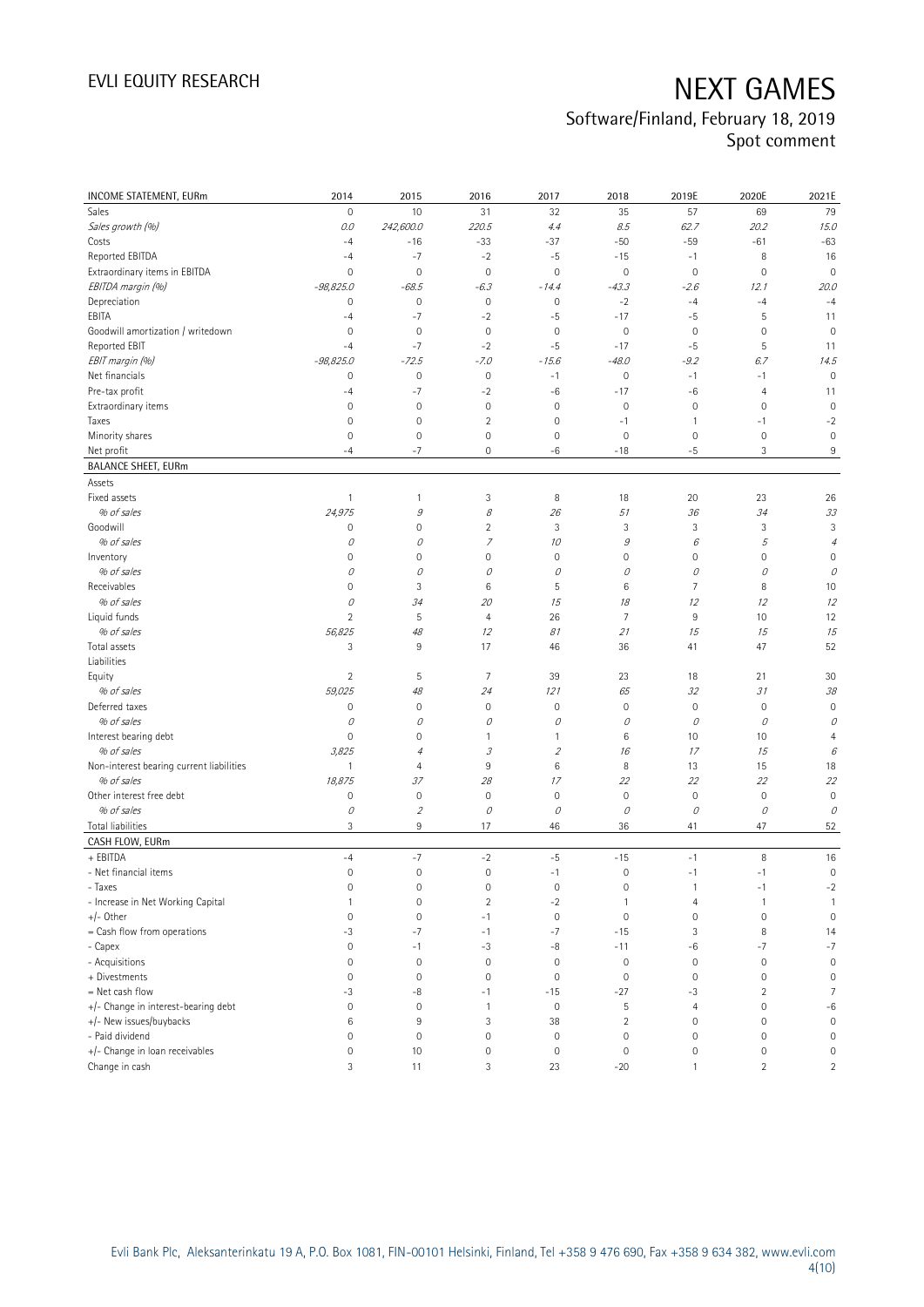| <b>KEY FIGURES</b>                  | 2015                 | 2016           | 2017               | 2018                | 2019E               | 2020E               | 2021E        |
|-------------------------------------|----------------------|----------------|--------------------|---------------------|---------------------|---------------------|--------------|
| M-cap                               | 0                    | $\mathbf{0}$   | 168                | 20                  | 26                  | 26                  | 26           |
| Net debt                            | $-4$                 | $-3$           | $-26$              | $-1$                | $\mathbf{1}$        | $\mathbf 0$         | $-8$         |
| Enterprise value                    | $-4$                 | $-3$           | 143                | 18                  | 27                  | 26                  | 18           |
| Sales                               | 10                   | 31             | 32                 | 35                  | 57                  | 69                  | 79           |
| EBITDA                              | $-7$                 | $-2$           | $-5$               | $-15$               | $-1$                | 8                   | 16           |
| EBIT                                | $-7$                 | $-2$           | $-5$               | $-17$               | $-5$                | 5                   | 11           |
| Pre-tax                             | $-7$                 | $-2$           | $^{\rm -6}$        | $-17$               | -6                  | $\overline{4}$      | 11           |
| Earnings                            | $-7$                 | $\mathbf 0$    | $-6$               | $-18$               | -5                  | 3                   | 9            |
| Book value                          | 5                    | $\overline{7}$ | 39                 | 23                  | 18                  | 21                  | 30           |
| Valuation multiples                 |                      |                |                    |                     |                     |                     |              |
| EV/sales                            | $-0.4$               | $-0.1$         | 4.4                | 0.5                 | 0.5                 | 0.4                 | 0.2          |
| EV/EBITDA                           | 0.6                  | 1.4            | $-30.4$            | $-1.2$              | $-18.6$             | 3.1                 | 1.2          |
| EV/EBITA                            | 0.6                  | 1.2            | $-28.1$            | $-1.1$              | $-5.2$              | 5.6                 | 1.6          |
| EV/EBIT                             | 0.6                  | 1.2            | $-28.1$            | $-1.1$              | $-5.2$              | 5.6                 | 1.6          |
| EV/operating cash flow              | 0.6                  | 3.2            | $-20.7$            | $-1.2$              | 6.9                 | 3.0                 | 1.3          |
| EV/cash earnings                    | 0.6                  | 1.4            | $-25.9$            | $-1.2$              | $-31.7$             | 3.7                 | 1.4          |
| P/E                                 | 0.0                  | 0.0            | $-30.1$            | $-1.1$              | $-5.6$              | 7.9                 | 2.9          |
| P/E excl. goodwill                  | 0.0                  | 0.0            | $-30.1$            | $-1.1$              | $-5.6$              | 7.9                 | 2.9          |
| P/B                                 | 0.0                  | 0.0            | 4.3                | 0.9                 | 1.4                 | 1.2                 | 0.9          |
| P/sales                             | 0.0                  | 0.0            | 5.2                | 0.6                 | 0.5                 | 0.4                 | 0.3          |
| P/CF                                | 0.0                  | 0.0            | $-24.4$            | $-1.3$              | 6.6                 | 3.0                 | 1.8          |
| Target EV/EBIT                      | 0.0                  | 0.0            | 0.0                | 0.0                 | $-5.5$              | 6.0                 | 1.8          |
| Target P/E                          | 0.0                  | 0.0            | 0.0                | 0.0                 | $-6.0$              | 8.5                 | 3.1          |
| Target P/B                          | 0.0                  | 0.0            | 0.0                | 0.0                 | 1.5                 | 1.3                 | $0.9\,$      |
| Per share measures                  |                      |                |                    |                     |                     |                     |              |
|                                     |                      |                |                    |                     |                     |                     |              |
|                                     |                      |                |                    |                     |                     |                     |              |
| Number of shares                    | 2,449                | 3,325          | 18,219             | 18,503              | 18,503              | 18,503              | 18,503       |
| Number of shares (diluted)          | 2,449                | 3,325          | 18,219             | 18,503              | 18,503              | 18,503              | 18,503       |
| EPS                                 | $-2.81$              | 0.03           | $-0.34$            | $-0.97$             | $-0.25$             | 0.18                | 0.48         |
| EPS excl. goodwill                  | $-2.81$              | $-0.27$        | $-0.31$            | $-0.97$             | $-0.25$             | 0.18                | 0.48         |
| Cash EPS                            | $-2.65$              | $-0.60$        | $-0.30$            | $-0.82$             | $-0.05$             | 0.38                | 0.72         |
| Operating cash flow per share       | $-2.74$              | $-0.26$        | $-0.38$            | $-0.79$             | 0.21                | 0.46                | 0.79         |
| Capital employed per share          | 0.17                 | 1.11           | 0.73               | 1.13                | 1.04                | 1.13                | 1.22         |
| Book value per share                | 1.90                 | 2.22           | 2.16               | 1.24                | 0.98                | 1.16                | 1.64         |
| Book value excl. goodwill           | 1.90                 | 1.55           | 1.98               | 1.06                | 0.80                | 0.98                | 1.46         |
| Dividend per share                  | 0.00                 | 0.00           | 0.00               | 0.00                | 0.00                | 0.00                | 0.00         |
| Dividend payout ratio, %            | 0.0                  | 0.0            | 0.0                | 0.0                 | 0.0                 | 0.0                 | 0.0          |
| Dividend yield, %                   | 0.0                  | 0.0            | 0.0                | 0.0                 | 0.0                 | 0.0                 | 0.0          |
| Efficiency measures                 |                      |                |                    |                     |                     |                     |              |
| ROE<br>ROCE                         | $-196.2$<br>$-176.2$ | 1.6<br>$-32.7$ | $-26.2$<br>$-20.9$ | $-58.0$<br>$-49.2$  | $-22.7$<br>$-18.5$  | 16.5<br>15.4        | 34.3<br>34.6 |
| Financial ratios                    |                      |                |                    |                     |                     |                     |              |
| Capex/sales, %                      | 11.2                 | 10.3           | 23.9               | 32.0                | 11.2                | 9.7                 | 8.7          |
| Capex/depreciation excl. goodwill,% | 277.1                | 392.5          | 1,739.9            | 680.7               | 168.4               | 177.7               | 159.2        |
| Net debt/EBITDA, book-weighted      | 0.6                  | 1.4            | 5.5                | 0.1                 | $-1.0$              | 0.0                 | $-0.5$       |
| Debt/equity, market-weighted        | 0.0                  | 0.0            | 0.0                | 0.3                 | 0.4                 | 0.4                 | 0.2          |
| Equity ratio, book-weighted         | 52.7                 | 50.9           | 88.7               | 62.7                | 44.5                | 45.8                | 58.1         |
| Gearing                             | $-0.90$              | $-0.37$        | $-0.65$            | $-0.07$             | 0.08                | $-0.01$             | $-0.25$      |
| Number of employees, average        | $\overline{0}$       | $\mathbb O$    | $\mathbf 0$        | $\mathsf{O}\xspace$ | $\mathsf{O}\xspace$ | $\mathbf 0$         | $\mathbf 0$  |
| Sales per employee, EUR             | $\mathsf{O}\xspace$  | $\mathbf 0$    | $\mathbf 0$        | 0                   | $\mathsf{O}\xspace$ | 0                   | $\mathbf 0$  |
| EBIT per employee, EUR              | 0                    | $\mathbf 0$    | $\overline{0}$     | 0                   | $\mathbb O$         | $\mathsf{O}\xspace$ | $\mathbf 0$  |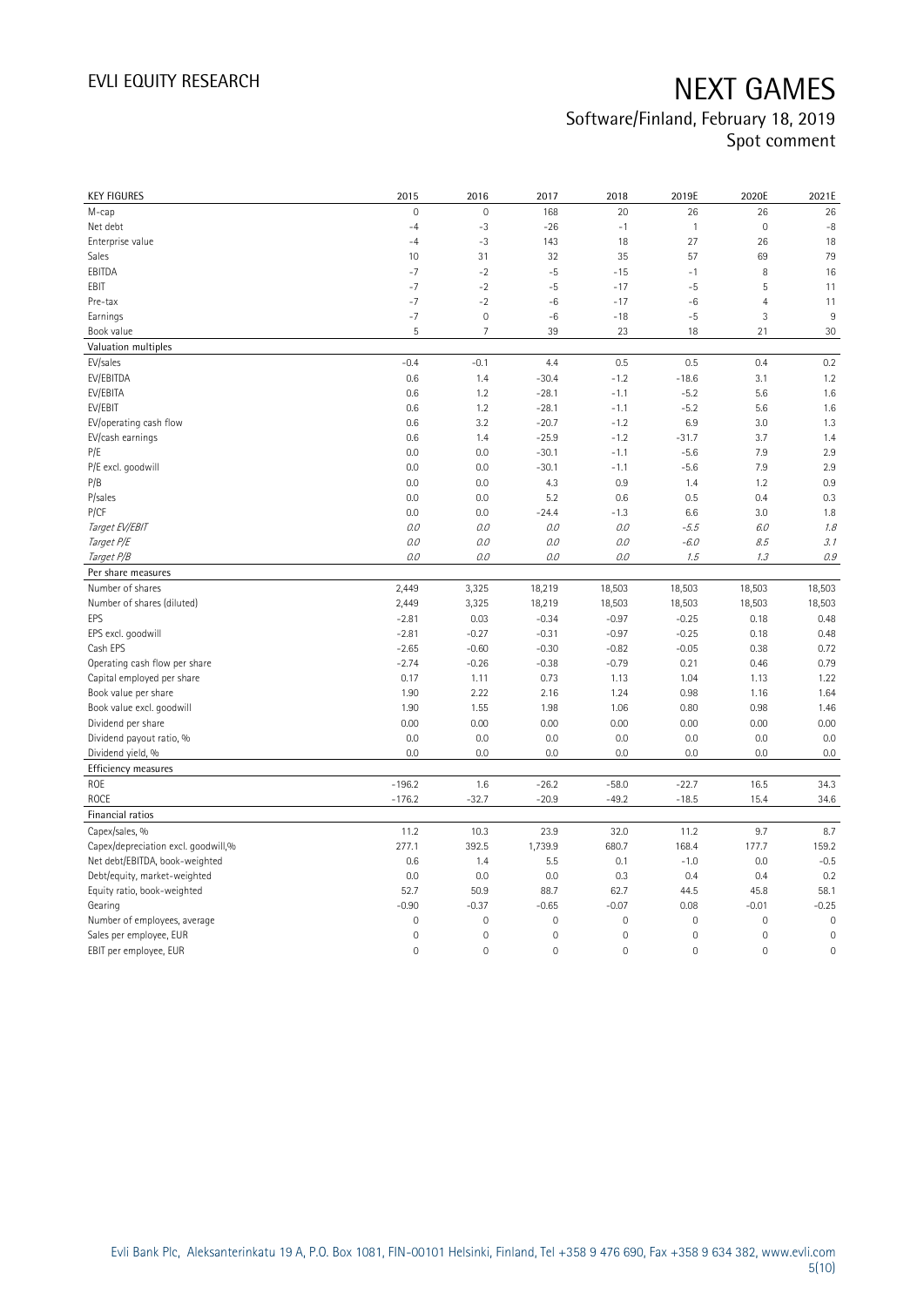## EVLI EQUITY RESEARCH NEXT GAMES Software/Finland, February 18, 2019 Spot comment

COMPANY DESCRIPTION: Next Games Oyj is a Finland-based developer and publisher of licensed mobile games. The Company develops games in cooperation with the license owners of the entertainment products, for instance a television series. Its current flagship game is The Walking Dead: No Man's Land and has four new games under development.

### INVESTMENT CASE:

| <b>OWNERSHIP STRUCTURE</b>                 | <b>SHARES</b> | <b>EURm</b> | 0/0     |
|--------------------------------------------|---------------|-------------|---------|
| Ovaskainen Jari Juhani Rainer              | 3,093,110     | 4.330       | 16.7%   |
| IDG Ventures USA III, L.P.                 | 1,188,306     | 1.664       | 6.4%    |
| Hiitola Kalle Johannes                     | 942,896       | 1.320       | $5.1\%$ |
| Achrén Joakim Tomas Johan                  | 940,818       | 1.317       | $5.1\%$ |
| Achrén Mikael Jan Kennet                   | 928,295       | 1.300       | 5.0%    |
| Jumisko Jaakko Ensio                       | 906,246       | 1.269       | 4.9%    |
| Ilmarinen Mutual Pension Insurance Company | 546,224       | 0.765       | 3.0%    |
| Varma Mutual Pension Insurance Company     | 380,000       | 0.532       | 2.1%    |
| Nuard Ventures Oy                          | 364,000       | 0.510       | 2.0%    |
| Vaah Holdings Oy                           | 266,720       | 0.373       | 1.4%    |
| Ten largest                                | 9,556,615     | 13.379      | 52%     |
| Residual                                   | 8,946,699     | 12.525      | 48%     |
| Total                                      | 18,503,314    | 25.905      | 100%    |

| <b>EARNINGS CALENDAR</b> |                                   |
|--------------------------|-----------------------------------|
| April 26, 2019           | Q1 report                         |
| July 26, 2019            | Q2 report                         |
| November 01, 2019        | Q3 report                         |
|                          |                                   |
| OTHER EVENTS             |                                   |
| May 21, 2019             | AGM                               |
|                          |                                   |
| COMPANY MISCELLANEOUS    |                                   |
| CEO: Teemu Huuhtanen     | Kansakoulukatu 10, 00100 Helsinki |

CFO: Annina Salvén Tel: IR: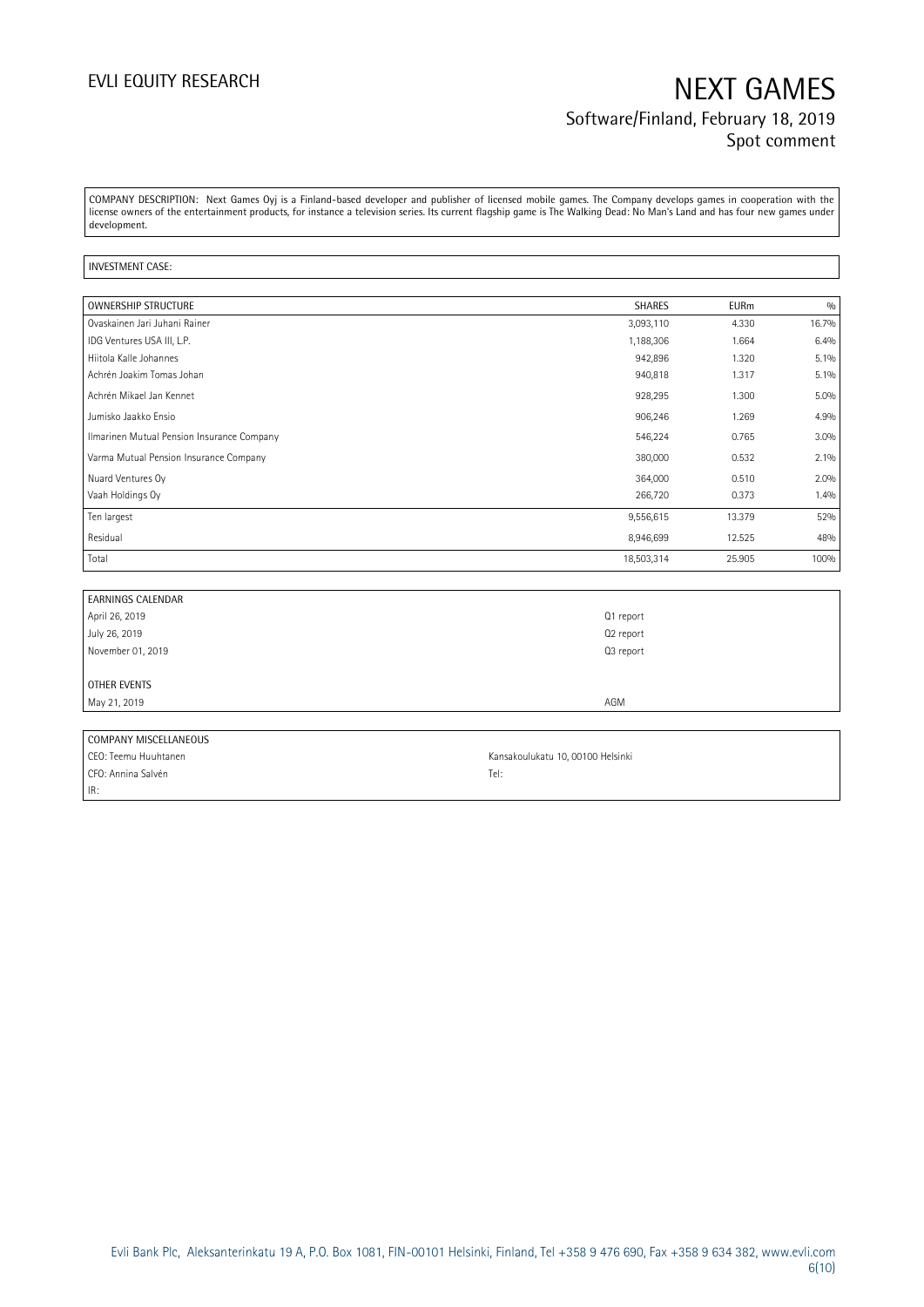## Software/Finland, February 18, 2019 Spot comment

### DEFINITIONS

| P/E                                                                              | EPS                                                                |
|----------------------------------------------------------------------------------|--------------------------------------------------------------------|
|                                                                                  |                                                                    |
| Price per share                                                                  | Profit before extraordinary items and taxes                        |
| Earnings per share                                                               | $-$ income taxes + minority interest                               |
|                                                                                  | Number of shares                                                   |
| P/Sales                                                                          | <b>DPS</b>                                                         |
|                                                                                  | Dividend for the financial period per share                        |
| Market cap                                                                       |                                                                    |
| Sales                                                                            |                                                                    |
| P/BV                                                                             | <b>CEPS</b>                                                        |
| Price per share                                                                  | Gross cash flow from operations                                    |
| Shareholders' equity + taxed provisionsper share                                 | Number of shares                                                   |
|                                                                                  |                                                                    |
| P/CF                                                                             | EV/Share                                                           |
| Price per share                                                                  | Enterprise value                                                   |
| Operating cash flow per share                                                    | Number of shares                                                   |
|                                                                                  |                                                                    |
| EV (Enterprise value)                                                            | Sales/Share                                                        |
| Market cap + net debt + minority interest at market value                        | Sales                                                              |
| - share of associated companies at market value                                  | Number of shares                                                   |
|                                                                                  |                                                                    |
| Net debt                                                                         | EBITDA/Share                                                       |
| Interest bearing debt - financial assets                                         | Earnings before interest, tax, depreciation and amortisation       |
|                                                                                  | Number of shares                                                   |
| EV/Sales                                                                         | EBIT/Share                                                         |
| Enterprise value                                                                 | Operating profit                                                   |
| <b>Sales</b>                                                                     | Number of shares                                                   |
|                                                                                  |                                                                    |
| EV/EBITDA                                                                        | EAFI/Share                                                         |
| Enterprise value                                                                 | Pretax profit                                                      |
| Earnings before interest, tax, depreciation and amortisation                     | Number of shares                                                   |
|                                                                                  |                                                                    |
| EV/EBIT                                                                          | Capital employed/Share<br>Total assets - non interest bearing debt |
| Enterprise value                                                                 |                                                                    |
| Operating profit                                                                 | Number of shares                                                   |
| Div yield, %                                                                     | Total assets                                                       |
| Dividend per share                                                               | Balance sheet total                                                |
| Price per share                                                                  |                                                                    |
|                                                                                  |                                                                    |
| Payout ratio, %                                                                  | Interest coverage (x)                                              |
| <b>Total dividends</b>                                                           | Operating profit                                                   |
| Earnings before extraordinary items and taxes - income taxes + minority interest | Financial items                                                    |
|                                                                                  |                                                                    |
| Net cash/Share                                                                   | Asset turnover (x)                                                 |
| Financial assets $-$ interest bearing debt                                       | Turnover                                                           |
| Number of shares                                                                 | Balance sheet total (average)                                      |
| ROA, %                                                                           | Debt/Equity, %                                                     |
| Operating profit + financial income + extraordinary items                        | Interest bearing debt                                              |
| Balance sheet total - interest free short term debt                              | Shareholders' equity + minority interest + taxed provisions        |
| - long term advances received and accounts payable (average)                     |                                                                    |
|                                                                                  |                                                                    |
| ROCE, %                                                                          | Equity ratio, %                                                    |
| Profit before extraordinary items + interest expenses + other financial costs    | Shareholders' equity + minority interest + taxed provisions        |
| Balance sheet total - noninterest bearing debt (average)                         | Total assets - interest free loans                                 |
|                                                                                  |                                                                    |
| ROE, %                                                                           | CAGR, %                                                            |
| Profit before extraordinary items and taxes - income taxes                       | Cumulative annual growthrate $=$ Average growthper year            |
| Shareholders' equity + minority interest + taxed provisions (average)            |                                                                    |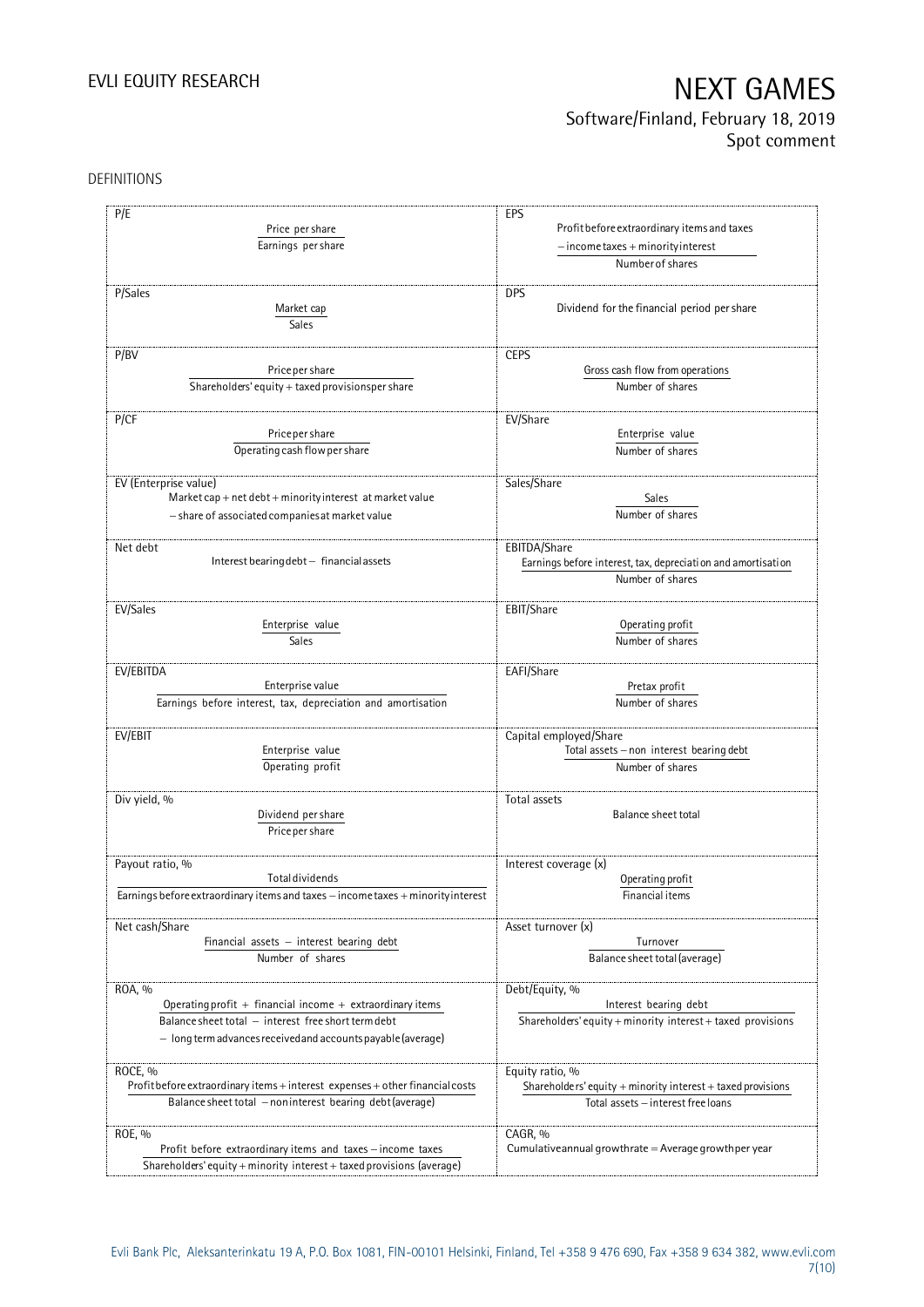### Software/Finland, February 18, 2019 Spot comment

### Important Disclosures

Evli Research Partners Plc ("ERP") uses 12-month target prices. Target prices are defined by utilizing analytical techniques based on financial theory including (but not limited to) discounted cash flow analysis and comparative valuation. The selection of valuation methods depends on different circumstances. Target prices may be altered on the basis of new information coming to light in the underlying company or changes in interest rates, changes in foreign exchange rates, other securities prices or market indices or outlook for the aforementioned factors or other factors that may change the conditions of financial markets. Recommendations and changes by analysts are available at <https://research.evli.com/JasperAllModels.action?authParam=key;461&authParam=x;G3rNagWrtf7K&authType=3> Investment recommendations are defined as follows: Target price compared to share price Recommendation<br>  $\leq 10\%$  $\langle 5, 10, 10 \rangle$  SELL<br> $\langle -10, 10, 10 \rangle$  SELL  $-10 - (+10) \%$  HOL<br>  $> 10 \%$  RIJY  $> 10\%$ ERP's investment recommendation of the analyzed company is updated at least 2 timer per year. 60% 53% 50% 39% 40% 30% 20% 8% 10%  $0%$ Sell Hold Buy

The graph above shows the distribution of ERP's recommendations of companies under coverage in 1st of February 2019. If recommendation is not given, it is not mentioned here.

### Name(s) of the analyst(s): Salokivi

This research report has been prepared by Evli Research Partners Plc ("ERP" or "Evli Research"). ERP is a subsidiary of Evli Bank Plc. Production of the investment recommendation has been concluded on 18.2.2019, 8:45. This report has been published on 18.2.2019, 9:30.

None of the analysts contributing to this report, persons under their guardianship or corporations under their control have a position in the shares of the company or related securities.

The date and time for any price of financial instruments mentioned in the recommendation refer to the previous trading day's closing price(s) unless otherwise stated in the report.

Each analyst responsible for the content of this report assures that the expressed views accurately reflect the personal views of each analyst on the covered companies and securities. Each analyst assures that (s)he has not been, nor are or will be, receiving direct or indirect compensation related to the specific recommendations or views contained in this report.

Companies in the Evli Group, affiliates or staff of companies in the Evli Group, may perform services for, solicit business from, hold long or short positions in, or otherwise be interested in the investments (including derivatives) of any company mentioned in the publication or report.

Neither ERP nor any company within the Evli Group have managed or co-managed a public offering of the company's securities during the last 12 months prior to, received compensation for investment banking services from the company during the last 12 months prior to the publication of the research report.

ERP may pursue an assignment from the issuer(s) of the financial instruments mentioned in the recommendation or this report. These assignments may have a limited economic or financial impact on ERP and/or Evli. Under such assignments ERP may perform services including, but not limited to, arranging investor meetings or –events, investor relations communication advisory and production of research material.

ERP has signed an agreement with the issuer of the financial instruments mentioned in the recommendation, which includes production of research reports. This assignment has a limited economic and financial impact on ERP and/or Evli. Under the assignment ERP performs services including, but not limited to,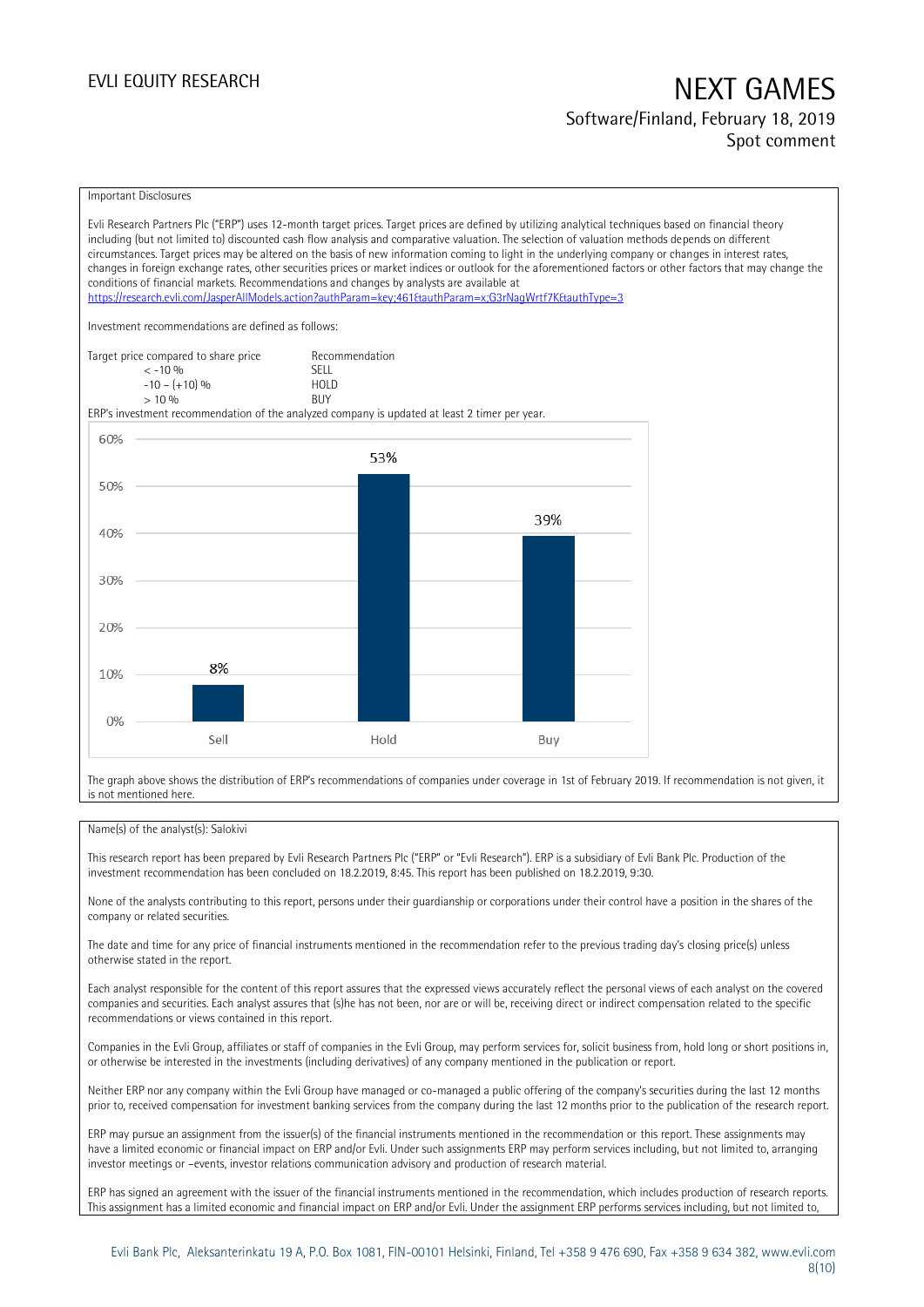## EVLI EQUITY RESEARCH NEXT GAMES Software/Finland, February 18, 2019 Spot comment

arranging investor meetings or –events, investor relations communication advisory and production of research material.

ERP or another company within the Evli Group does not have an agreement with the company to perform market making services.

For the prevention and avoidance of conflicts of interests with respect to this report, there is an information barrier (Chinese wall) between Investment Research and Corporate Finance units concerning unpublished investment banking services to the company. The remuneration of the analyst(s) is not tied directly or indirectly to investment banking transactions performed by Evli Bank Plc or any company within Evli Group.

This report has not been disclosed to the company prior to its dissemination.

This report is provided and intended for informational purposes only and may not be used or considered under any circumstances as an offer to sell or buy any securities or as advice to trade any securities.

This report is based on sources ERP considers to be correct and reliable. The sources include information providers Reuters and Bloomberg, stock-exchange releases from the companies and other company news, Statistics Finland and articles in newspapers and magazines. However, ERP does not guarantee the materialization, correctness, accuracy or completeness of the information, opinions, estimates or forecasts expressed or implied in the report. In addition, circumstantial changes may have an influence on opinions and estimates presented in this report. The opinions and estimates presented are valid at the moment of their publication and they can be changed without a separate announcement. Neither ERP nor any company within the Evli Group are responsible for amending, correcting or updating any information, opinions or estimates contained in this report. Neither ERP nor any company within the Evli Group will compensate any direct or consequential loss caused by or derived from the use of the information represented in this publication.

All information published in this report is for the original recipient's private and internal use only. ERP reserves all rights to the report. No part of this publication may be reproduced or transmitted in any form or by any means, electronic, mechanical, photocopying, recording or otherwise, or stored in any retrieval system of any nature, without the written permission of ERP.

This report or its copy may not be published or distributed in Australia, Canada, Hong Kong, Japan, New Zealand, Singapore or South Africa. The publication or distribution of this report in certain other jurisdictions may also be restricted by law. Persons into whose possession this report comes are required to inform themselves about and to observe any such restrictions.

Evli Bank Plc is not registered as a broker-dealer with the U. S. Securities and Exchange Commission ("SEC"), and it and its analysts are not subject to SEC rules on securities analysts' certification as to the currency of their views reflected in the research report. Evli Bank is not a member of the Financial Industry Regulatory Authority ("FINRA"). It and its securities analysts are not subject to FINRA's rules on Communications with the Public and Research Analysts and Research Reports and the attendant requirements for fairness, balance and disclosure of potential conflicts of interest. This research report is only being offered in U.S. by Auerbach Grayson & Company, LLC (Auerbach Grayson) to Major U.S. Institutional Investors and is not available to, and should not be used by, any U.S. person or entity that is not a Major U.S. Institutional Investor. Auerbach Grayson is a broker-dealer registered with the U.S. Securities and Exchange Commission and is a member of the FINRA. U.S. entities seeking more information about any of the issuers or securities discussed in this report should contact Auerbach Grayson. The securities of non-U.S. issuers may not be registered with or subject to SEC reporting and other requirements.

ERP is not a supervised entity but its parent company Evli Bank Plc is supervised by the Finnish Financial Supervision Authority.